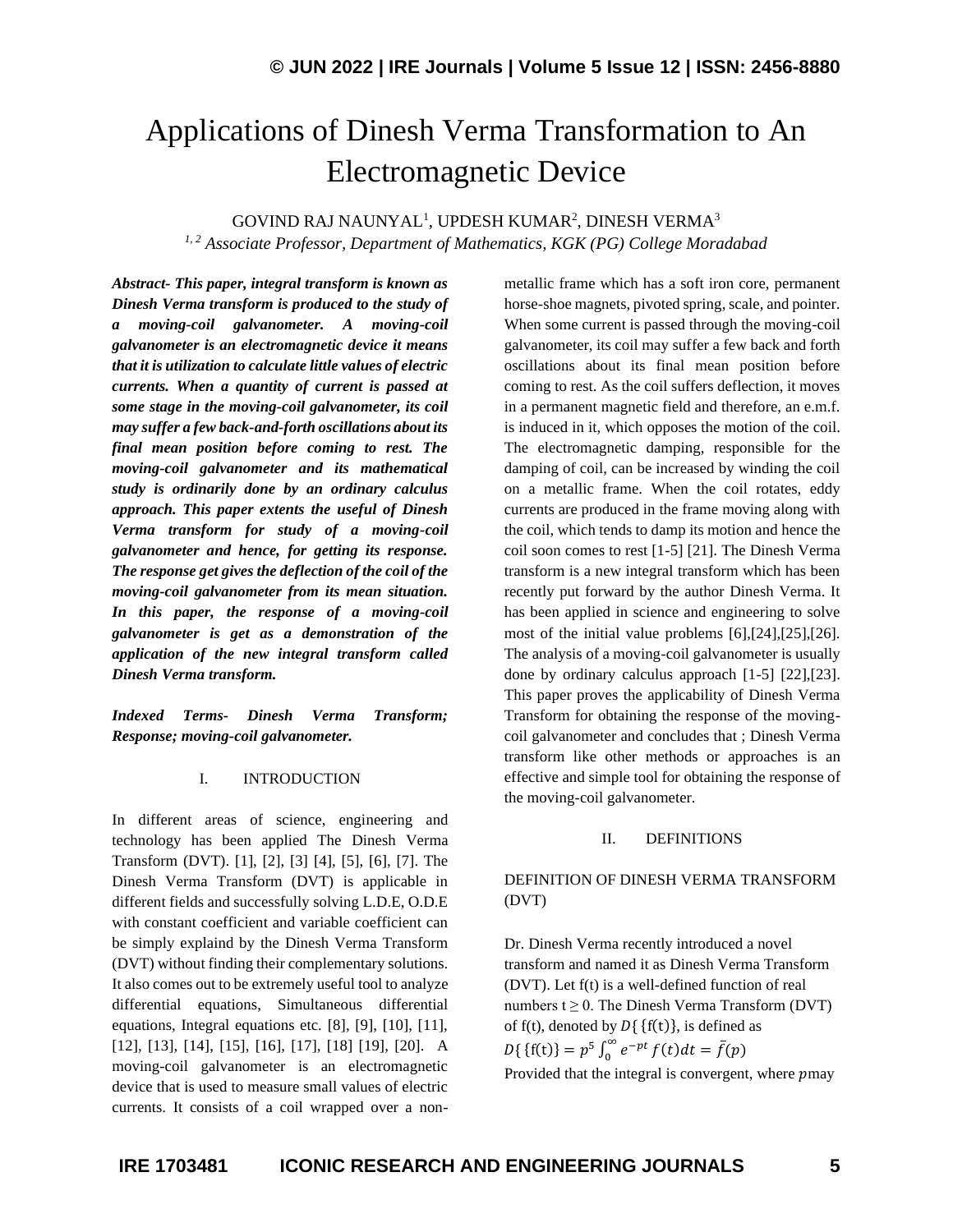be a real or complex parameter and D is the Dinesh Verma Transform (DVT) operator.

# DINESH VERMA TRANSFORM OF ELEMENTARY FUNCTIONS

According to the definition of Dinesh Verma transform (DVT),

$$
D\{t^n\} = p^5 \int_0^\infty e^{-pt} t^n dt
$$
  
=  $p^5 \int_0^\infty e^{-z} \left(\frac{z}{p}\right)^n \frac{dz}{p}$ ,  $z = pt$   
=  $\frac{p^5}{p^{n+1}} \int_0^\infty e^{-z} (z)^n dz$ 

Applying the definition of gamma function,

D 
$$
\{y^n\} = \frac{p^5}{p^{n+1}}[(n+1)]
$$
  
=  $\frac{1}{p^{n-4}}n!$   
=  $\frac{n!}{p^{n-4}}$ 

Hence,  ${n \choose 1} = \frac{n!}{n!}$  $p^{n-4}$ 

Dinesh Verma Transform (DVT) of some elementary Functions

•  $D\{t^n\} = \frac{n!}{n^n}$  $\frac{n}{p^{n-4}}$  , where  $n = 0,1,2, ...$ 

$$
\bullet \qquad D\{e^{at}\} = \frac{p^5}{p-a},
$$

• 
$$
D\{\text{sin}at\} = \frac{ap^5}{p^2 + a^2}
$$

•  $D{cosat} = \frac{p^6}{r^2 + 1}$  $\frac{p}{p^2 + a^2}$ ,

• 
$$
D\{\sinh at\} = \frac{ap^5}{p^2 - a^2},
$$

• 
$$
D\{coshat\} = \frac{p^6}{p^2 - a^2}
$$

• 
$$
D\{\delta(t)\} = p^5
$$

• **T**he Inverse Dinesh Verma Transform (DVT) of some of the functions are given by

.

•  $D^{-1}\left\{\frac{1}{m!}\right\}$  $\left\{\frac{1}{p^{n-4}}\right\} = \frac{t^n}{n!}$  $\frac{c}{n!}$  , where  $n = 0,1,2,..$ 5

• 
$$
D^{-1}\left\{\frac{p^5}{p-a}\right\} = e^{at},
$$

$$
\bullet \qquad D^{-1}\left\{\frac{p^5}{p^2+a^2}\right\} = \frac{\sin at}{a},
$$

• 
$$
D^{-1}\left\{\frac{p^6}{p^2+a^2}\right\} = \text{cosat}
$$

• 
$$
D^{-1}\left\{\frac{p^5}{p^2-a^2}\right\} = \frac{\sinhat}{a}
$$

• 
$$
D^{-1}\left\{\frac{p^6}{p^2-a^2}\right\} = \cosh at,
$$

$$
\bullet \qquad D^{-1}\{p^5\} = \delta(t)
$$

*DINESH VERMA TRANSFORM (DVT) OF DERIVATIVES*

,

$$
D{f'(t)} = p\bar{f}(p) - p^5 f(0)
$$
  
\n
$$
D{f''(t)} = p^2 \bar{f}(p) - p^6 f(0) - p^5 f'(0)
$$
  
\n
$$
D{f'''(y)} = p^3 \bar{f}(p) - p^7 f(0) - p^6 f'(0) - p^5 f''(0)
$$
  
\n
$$
p^5 f''(0)
$$
And so on.  
\n
$$
D{tf(t)} = \frac{5}{p}\bar{f}(p) - \frac{d\bar{f}(p)}{dp},
$$
  
\n
$$
D{tf'(t)} = \frac{5}{p}\left[p\bar{f}(p) - p^5 f(0)\right] - \frac{d}{dp}\left[p\bar{f}(p) - p^5 f(0)\right]
$$
  
\n
$$
p^5 f(0)
$$
and  
\n
$$
D{tf''(t)} = \frac{5}{p}\left[p^2 \bar{x}(p) - p^6 x(0) - p^5 x'(0)\right]
$$
  
\nand so on....  
\n
$$
\frac{d}{dp}\left[p^2 \bar{x}(p) - p^6 x(0) - p^5 x'(0)\right]
$$
and so on....

## METHODOLOGY

When current is flow flowing coil of moving-coil galvanometer, it is turned by the deflecting couple perfirming on it, and if  $\varphi$  is the deflection of the coil from the equilibrium position at any instant t, then the motion of the coil is opposed by the following couples [1-5]:

(a) If  $\bf{r}$  is damping constant and the negative sign shows that the motion of the coil is opposed by the damping couple. Then Damping couple will be  $(\tau_d)$ i.e.  $\tau_d = -\mathbf{r} \, \dot{\varphi}(\mathbf{t})$ .

(b) If  $C$  is torsional rigidity of suspension fibre, and the minus sign indicates that the motion is also opposed by the restoring couple. then Restoring couple  $(\tau_r)$ i.e.  $\tau_s = -C \varphi(t)$ .

(c) A couple  $\tau_e = -\frac{K}{R}$  $\frac{dS}{dt} \dot{\varphi}(t)$  arises due to electromagnetic damping i.e. due to induced eddy currents in the coil and depends directly upon the angular velocity of the coil and inversely upon its resistance R and also depends upon the magnetic field strength. All these factors are included in the constant K.

The application of Newton's second law of motion gives the equation of motion of the coil as follows

 $\dot{\psi}(t) = -\dot{r} \dot{\phi}(t) - C \dot{\phi}(t) - \frac{K}{R}$  $\frac{R}{R}\dot{\varphi}(t)$ , where I is the moment of inertia of the coil about its axis of rotation and  $\ddot{\varphi}(t)$  is its angular acceleration. This equation can be rewritten as

$$
\ddot{\varphi}(t) = -\frac{r}{i}\dot{\varphi}(t) - \frac{c}{i}\varphi(t) - \frac{K}{iR}\dot{\varphi}(t)
$$
\nOr

\n
$$
\ddot{\varphi}(t) + \left(\frac{r}{i} + \frac{K}{iR}\right)\dot{\varphi}(t) + \frac{c}{i}\varphi(t) = 0 \dots (I)
$$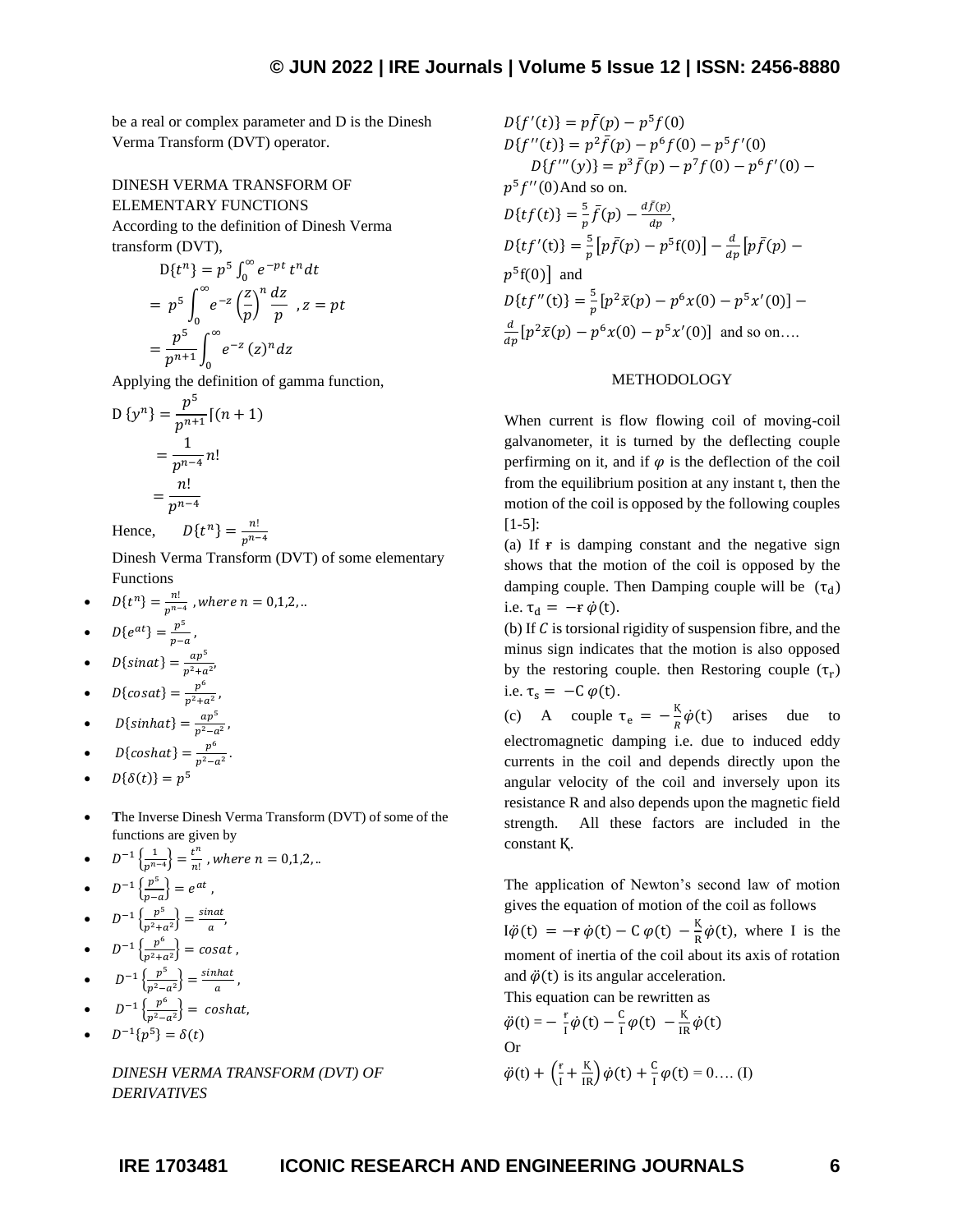For convenience let us put  $\left(\frac{f}{f}\right)$  $\frac{F}{I} + \frac{K}{IR}$  = 2 $\epsilon$  and  $\frac{C}{I} = \mu^2$ , then equation (I) can be rewritten as

 $\ddot{\Theta}(t) + 2\epsilon \dot{\Theta}(t) + \mu^2 \Theta(t) = 0 \dots (II)$ 

The equation (8) is known as a differential equation of the PMMC instrument.

To solve equation (8), the initial boundary conditions are as follows [1-5]:

(a) If the maximum deflection of the coil from the equilibrium position is assumed to be  $\varphi_0$  and we measure the time from the instant when the coil is at the position of its maximum deflection, then at  $t = 0$ ,  $\varphi(0) = \varphi_0$ .

(b) At the instant t = 0, the angular velocity  $\dot{\varphi}(0)$  = 0as the coil is at rest at the instant  $t = 0$ .

The Dinesh Verma transform [8, 9] of equation (II) provides

 $s^2\bar{\varphi}(s) - s^6\varphi(0) - s^5\dot{\varphi}(0) +$ 

$$
2\epsilon \{s\bar{\varphi}(s) - s^5\varphi(0)\} + \mu^2 \bar{\varphi}(s) = 0
$$
...... (III)

Here  $\bar{\varphi}$ (r) denotes the Dinesh Verma Transform of  $\varphi(t)$ .

Applying initial conditions [5]  $\varphi(0) = \varphi_0$ and  $\dot{\varphi}(0) = 0$ , equation (III) becomes,

$$
s^{2}\bar{\varphi}(s) - s^{6}\varphi_{0} + 2\epsilon \{s\bar{\varphi}(s) - s^{5}\varphi_{0}\} +
$$
  

$$
\mu^{2}\bar{\varphi}(s) = 0
$$
  
Or  

$$
[s^{2} + 2\delta s + \mu^{2}] \bar{\varphi}(s) = [s^{6} + 2\epsilon s^{5}] \varphi_{0}
$$

$$
\begin{array}{ccc}\n\text{Or} & & & \text{i} \\
\text{for} & & & \text{i}\n\end{array}
$$

$$
\bar{\varphi}(s) = \frac{\left[s^6 + 2\epsilon s^5\right]\theta_o}{s^2 + 2\delta s + \mu^2}
$$

$$
\bar{\varphi}(s) = \frac{\left[s^6 + 2\epsilon \, s^5\right] \varphi_0}{(s + \epsilon)^2 - \sqrt{\epsilon^2 - \mu^2}} \qquad \text{iii)}
$$
\n
$$
\text{iv}
$$

Or

$$
\overline{\varphi}(s) = \frac{[s^6 + 2\epsilon s^5] \theta_0}{(s + \epsilon + \sqrt{\epsilon^2 - \mu^2})(s + \epsilon - \sqrt{\epsilon^2 - \mu^2})} \dots (IV)
$$
  
For convenience let us substitute  $\delta + \sqrt{\epsilon^2 - \mu^2} = \alpha_1$  and  $\delta - \sqrt{\epsilon^2 - \mu^2} = \alpha_2$  such that  $\alpha_1 - \alpha_2 = 2\sqrt{\epsilon^2 - \mu^2}$ , then equation (IV) can be re written as  

$$
\overline{\varphi}(s) = \frac{[s^6 + 2\epsilon s^5] \varphi_0}{(s + \alpha_1)(s + \alpha_2)}
$$
Or  

$$
\overline{\varphi}(s) = \frac{[-\alpha_1 + 2\epsilon] s^5 \varphi_0}{(-\alpha_1 + \alpha_2)(s + \alpha_1)} + \frac{[-\alpha_2 + 2\epsilon] s^5 \varphi_0}{(-\alpha_2 + \alpha_1)(s + \alpha_2)}
$$
Or  

$$
\overline{\varphi}(s) = \frac{[-\epsilon - \sqrt{\epsilon^2 - \mu^2} + 2\epsilon] s^5 \varphi_0}{-2\sqrt{\epsilon^2 - \mu^2}(s + \alpha_1)} + \frac{[-\epsilon + \sqrt{\epsilon^2 - \mu^2} + 2\epsilon] s^5 \varphi_0}{2\sqrt{\epsilon^2 - \mu^2}(s + \alpha_2)}
$$
Or

$$
\overline{\varphi}(s) = \frac{\left[\,\varepsilon - \sqrt{\varepsilon^2 - \mu^2}\right]s^5\varphi_0}{2\sqrt{\varepsilon^2 - \mu^2}(s + \alpha_1)} + \frac{\left[\,\varepsilon + \sqrt{\varepsilon^2 - \mu^2}\right]s^5\varphi_0}{2\sqrt{\varepsilon^2 - \mu^2}(s + \alpha_2)}\,\ldots\ldots\,(V)
$$

The application of inverse Dinesh Verma Transform [6, 12, 13,] provides

$$
\varphi(t) = -\frac{\left[\epsilon - \sqrt{\epsilon^2 - \mu^2}\right] \varphi_0 e^{-\alpha_1 t}}{2\sqrt{\epsilon^2 - \mu^2}} + \frac{\left[\epsilon + \sqrt{\epsilon^2 - \mu^2}\right] \varphi_0 e^{-\alpha_2 t}}{2\sqrt{\epsilon^2 - \mu^2}}
$$
Or

$$
\varphi(t) = -\frac{\left[\epsilon - \sqrt{\epsilon^2 - \mu^2}\right] \varphi_0 e^{-\epsilon t} e^{-\sqrt{\epsilon^2 - \mu^2} t}}{2\sqrt{\epsilon^2 - \mu^2}} + \frac{\left[\epsilon + \sqrt{\epsilon^2 - \mu^2} \varphi_0 e^{-\epsilon t} e^{-\sqrt{\epsilon^2 - \mu^2} t}\right]}{2\sqrt{\epsilon^2 - \mu^2}}
$$

Or

 (t) = o − 2 {(1+ √ 2−2 ) √ <sup>2</sup>−<sup>2</sup> + (1 − √ 2−2 ) −√ 2−2 }………… (VI)

This equation (12) provides the deflection of the coil of the When current is flow flowing coil of movingcoil galvanometer, it is turned by the deflecting couple performing on it, and if  $\varphi$  is the deflection of the coil from the equilibrium position at any instant t, then the motion of the coil is opposed by the following couples [1-5]:

ii) If  $\mathbf{r}$  is damping constant and the negative sign shows that the motion of the coil is opposed by the damping couple. Then Damping couple will be  $(\tau_d)$  i.e.  $\tau_d$  =  $-r \dot{\varphi}(t)$ .

If  $C$  is torsional rigidity of suspension fibre, and the minus sign indicates that the motion is also opposed by the restoring couple. Then Restoring couple  $(\tau_r)$ i.e.  $\tau_s = -C \varphi(t)$ .

v) A couple  $\tau_e = -\frac{K}{R}$  $\boldsymbol{R}$ arises due to electromagnetic damping i.e. due to induced eddy current in the coil and depends directly upon the angular velocity of the coil and inversely upon its resistance R and also depends upon the magnetic field strength. All these factors are included in the constant K.

> The application of Newton's second law of motion gives the equation of motion of the coil as follows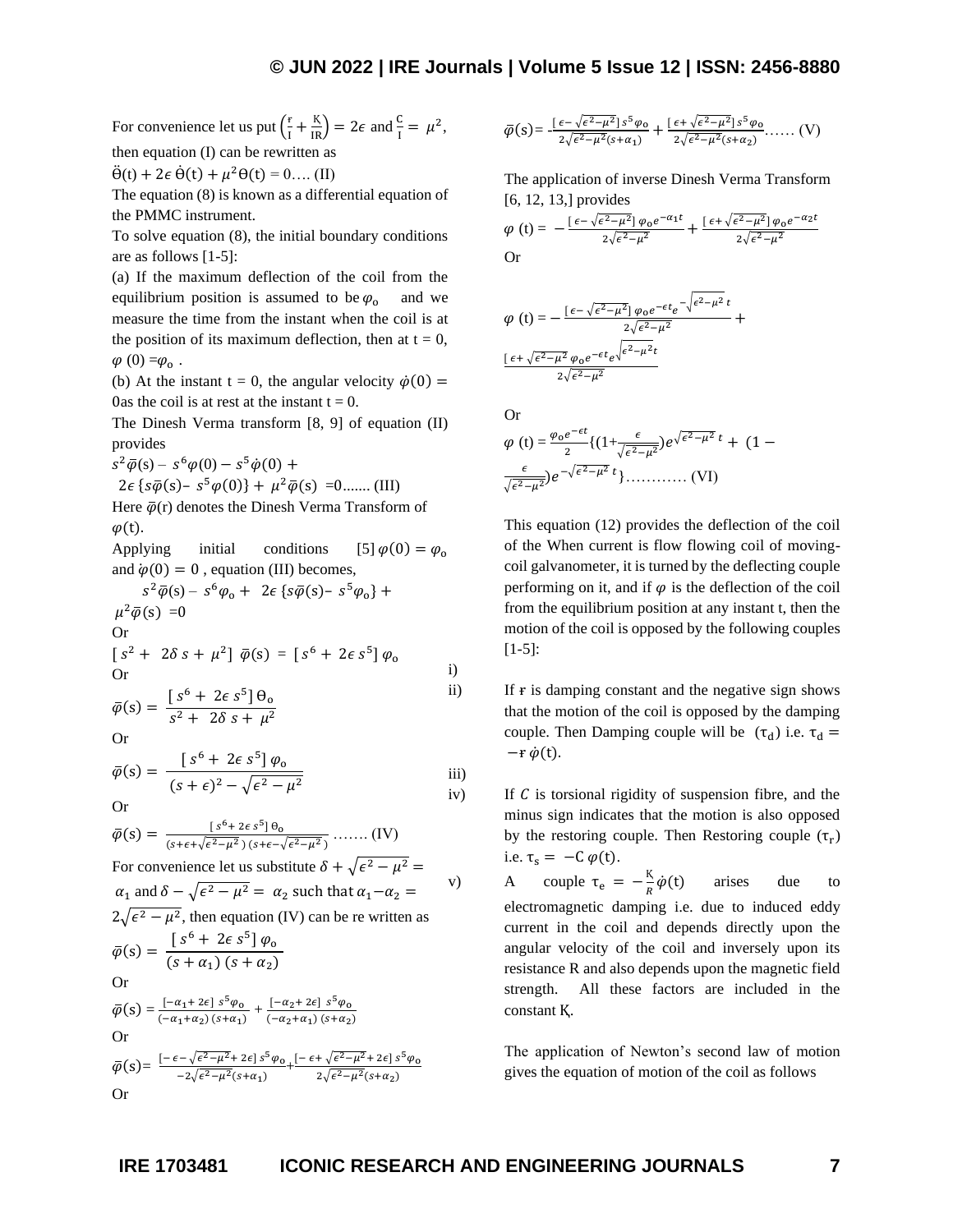and reveals that the nature of its deflection depends on the nature of the quantity $\sqrt{\epsilon^2 - \mu^2}$  which may be real, zero or imaginary depending upon the values of  $\epsilon$  and  $\mu$ . We have the following three cases:

Case I: When  $\epsilon > \mu$ , then the quantity  $\sqrt{\epsilon^2 - \mu^2}$  is real and therefore, the equation (VI) can be rewritten as

$$
\varphi(t) = \varphi_0 e^{-\epsilon t} \left[ \frac{\delta}{\sqrt{\epsilon^2 - \mu^2}} \sin h \sqrt{\epsilon^2 - \mu^2} t + \cos h \sqrt{\epsilon^2 - \mu^2} t \right].
$$

It is clear from the equation (VII) that the motion of the coil of the moving-coil galvanometer is nonoscillatory and the coil approaches equilibrium quite slowly without any oscillation when a steady current is passed through it.The galvanometer in such a case is said to be over-damped or dead beat [5, 15].

Case II: When  $\epsilon = \mu$ , then the quantity  $\sqrt{\epsilon^2 - \mu^2}$  is zero. In this case, equation (VI) reveals that the motion of the coil of the moving-coil galvanometer indeterminate, which is not possible. If the quantity  $\sqrt{\epsilon^2 - \mu^2}$  is so small that it approaches zero, then on expanding the exponential terms containing the quantity  $\sqrt{\epsilon^2 - \mu^2}$  and neglecting higher order terms, we can rewrite equation (VI) as

$$
\varphi(t) = \varphi_0 e^{-\epsilon t} \left\{ \frac{\epsilon}{\sqrt{\epsilon^2 - \mu^2}} \frac{1 + (\sqrt{\epsilon^2 - \mu^2}) t - [1 - (\sqrt{\epsilon^2 - \mu^2}) t]}{2} + \frac{1 + (\sqrt{\epsilon^2 - \mu^2}) t + [1 - (\sqrt{\epsilon^2 - \mu^2}) t]}{2} \right\}
$$

Or  $\varphi$  (t) = $\varphi_0(1 + \epsilon t)e^{-\epsilon t}$  ... ... . (VIII)

It is clear from the equation (VIII) that the motion of the coil of the moving-coil galvanometer is non – oscillatory and the coil approaches equilibrium as fast as possible without any oscillation when a steady current is passed through it. The galvanometer in such a case is said to be critically damped [5, 16]. This type of damping is very desirable feature in the PMMC instrument.

Case III: In the case of light damping [5],  $\epsilon < \mu$ . In such a case, the quantity  $\sqrt{\epsilon^2 - \mu^2}$  is imaginary. We can rewrite the quantity  $\sqrt{\epsilon^2 - \mu^2}$  as  $\sqrt{\epsilon^2 - \mu^2} =$ i √ <sup>2</sup> − <sup>2</sup> ………….. (IX)

Using equation  $(15)$ , we can rewrite equation  $(12)$  as

$$
\varphi(t) = \varphi_0 e^{-\epsilon t} \left[ \frac{\epsilon}{\sqrt{\mu^2 - \epsilon^2}} \sin \sqrt{\mu^2 - \epsilon^2} t + \cos \sqrt{\mu^2 - \epsilon^2} t \right] \dots \dots \dots \dots (X)
$$
  
Let us substitute  $\frac{\varphi_0 \epsilon}{\sqrt{\mu^2 - \epsilon^2}} = \mathcal{A} \cos \theta$  and  $\varphi_0 = \mathcal{A} \sin \theta$  such that  $\mathcal{A} = \frac{\varphi_0 \omega}{\sqrt{\mu^2 - \epsilon^2}}$  and  $\theta = \tan^{-1} \frac{\sqrt{\mu^2 - \epsilon^2}}{\epsilon}$ , then equation (X) becomes  
 $\varphi(t) = \mathcal{A}e^{-\epsilon t} \sin \left[ \left( \sqrt{\mu^2 - \epsilon^2} \right) t + \theta \right] \dots \dots \dots (XI)$   
It is clear from the equation (XI) that the motion of the  
coil of the moving-coil galvanometer is oscillatory  
with amplitude  $\mathcal{A}e^{-\epsilon t}$  which is decreasing  
exponentially with time over many oscillations, and  
the oscillating angular frequency is $\sqrt{\mu^2 - \epsilon^2}$ . The  
galvanometer in such a case is said to be under-  
damped [5, 17, 18, 19] or ballistic galvanometer.

### **CONCLUSION**

In this paper, an effort made to exemplify the Dinesh Verma transform for talk about the theory of a moving-coil galvanometer. This paper brought up the Dinesh Verma transform as a powerful mathematical tool for determining the response of a moving-coil galvanometer. The response obtained is the same as obtained with other the methods or approaches [1-5, 14].

## REFERENCES

- [1] Basic Electrical Engineering, C. L. Wadhwa. Publisher: New Age International Pvt. Ltd. 2nd edition, 2011.
- [2] Electrical Measurements and Measuring Device by U. A. Bakshi and A.V. Bakshi. Publisher: Technical Publications, 2008.
- [3] A Text Book of Engineering Physics by M.N. Avadhanulu and P.G. Kshirsagar.*Publisher*: S. Chand *Publishing*, 11<sup>th</sup> edition, 2018.
- [4] The Physics of Wave and Oscillations by N.K. Bajaj. Publisher: Tata Mc-Graw Hill *Publishing* Co. Ltd., 1988.
- [5] Gupta Rohit , Gupta Rahul, Residue approach to mathematical analysis of the moving coil galvanometer, International Journal of Advanced Trends in Engineering and Technology, 4(1), 2019, pp. 06-10.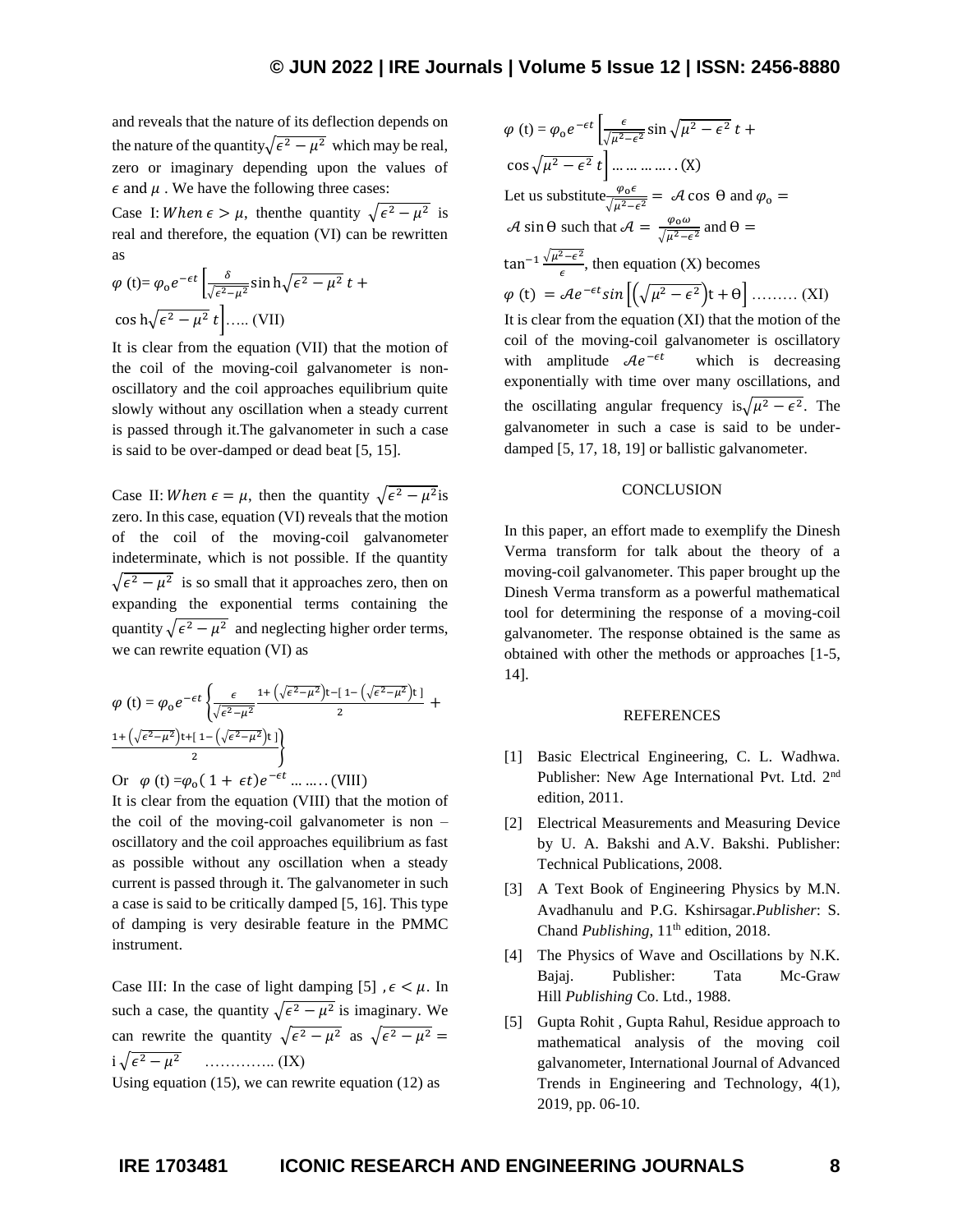- [6] Gupta Rohit, On Novel Integral Transform: Rohit Transform and Its Application to Boundary Value Problems, "ASIO Journal of Chemistry, Physics, Mathematics and Applied Sciences", 4(1), 2020: 08-13.
- [7] Gupta Rohit, Gupta Rahul, Verma Dinesh, Solving Schrodinger equation for a quantum mechanical particle by a new integral transform: Rohit Transform, "ASIO Journal of Chemistry, Physics, Mathematics and Applied Sciences", 4(1), 2020: 32-36.
- [8] Gupta Rohit, Gupta Rahul, Analysis of RLC circuits with exponential excitation sources by a new integral transform: Rohit Transform, "ASIO Journal of Engineering and Technological Perspective Research", 5(1), 2020, pp.22-24.
- [9] Gupta Rohit, Singh Yuvraj, Verma Dinesh, Response of a basic series inverter by the application of convolution theorem, "ASIO Journal of Engineering and Technological Perspective Research", 5(1), 2020, pp. 14-17.
- [10] Gupta Rohit, Anamika, Analysis Of Basic Series Inverter Via The Application Of Rohit Transform, "International Journal of Advance Research and Innovative Ideas in Education",6(6), 2020, pp. 868-873.
- [11] Dinesh Verma , Elzaki –Laplace Transform of some significant Functions, Academia Arena, Volume-12, Issue-4, April 2020..
- [12] Dinesh Verma, Aftab Alam, Analysis of Simultaneous Differential Equations By Elzaki Transform Approach, Science, Technology And Development Volume Ix Issue I January 2020.
- [13] Dinesh Verma Analytical Solutuion of Differential Equations by Dinesh Verma Tranforms (DVT), ASIO Journal of Chemistry, Physics, Mathematics & Applied Sciences (ASIO-JCPMAS), Volume -4, Issue-1, 2020, PP:24-27.
- [14] A Study of Electromagnet Moving Coil Galvanometers for Use in Alternating-current Measurements by Ernest Edward Weibel. Publisher: U.S. Government Printing Office, 1918.
- [15] Dinesh Verma, Empirical Study of Higher Order Diffeential Equations with Variable Coefficient by Dinesh Verma Transformation (DVT ), ASIO

Journal of Engineering & Technological Perspective Research (ASIO-JETPR), Volume - 5, Issue-1, 2020, pp:04-07.

- [16] Gupta Rahul, Gupta Rohit, Verma Dinesh, Application of Convolution Method to the Impulsive Response of A Lightly Damped Harmonic Oscillator, International Journal of Scientific Research in Physics and Applied Sciences , Vol.7, Issue.3, pp.173-175, June (2019).
- [17] Rohit Gupta, Rahul Gupta, Sonica Rajput, Analysis of Damped Harmonic Oscillator by Matrix Method, International Journal of Research and Analytical Reviews (IJRAR), Volume 5, Issue 4, October 2018, pp. 479-484.
- [18] Gupta Rahul, Gupta Rohit, Verma Dinesh, Application of Novel Integral Transform: Gupta Transform to Mechanical and Electrical Oscillators, "ASIO Journal of Chemistry, Physics, Mathematics and Applied Sciences", 4(1), 2020: 04-07.
- [19] Engineering Physics by R.K. Gaur and S.L. Gupta. Publisher: Dhanpat Rai publications, 8<sup>th</sup> edition, 2008.
- [20] Arun Prakash Singh, and Dinesh Verma , An Empirical analysis of a particle in an infinite square well potential by elzaki transform with eigen energy valus and eigen function, IOSR Journal of applied physics (IOSR-JAP)" Volume-14, Issue-2, SERIAL –II, March- April-2022, eISSN 2478-4861; PP: 18-22.
- [21] Updesh Kumar and Dinesh Verma, Anayzation of physical sciences problems, EPRA International Journal of Multidisciplinary Research (IJMR), Volume-8, Issue-4, April-2022, eISSN 2455-3662; PP: 174-178.
- [22] Updesh Kumar, Govinfd Raj Naunyal, and Dinesh Verma , A Study of the Beam Fixed at Ends Loaded in the Middle and Cantilever,IOSR Journal of Mathematics, Volume-18, Issue-2, Series -3, March-April- 2022, eISSN 2278-5728; PP: 01-04.
- [23] Govinfd Raj Naunyal, Updesh Kumar and Dinesh Verma, Mathematical analysis of infinite power series, International Journal of Mathematics Trends and Technology, Volume-